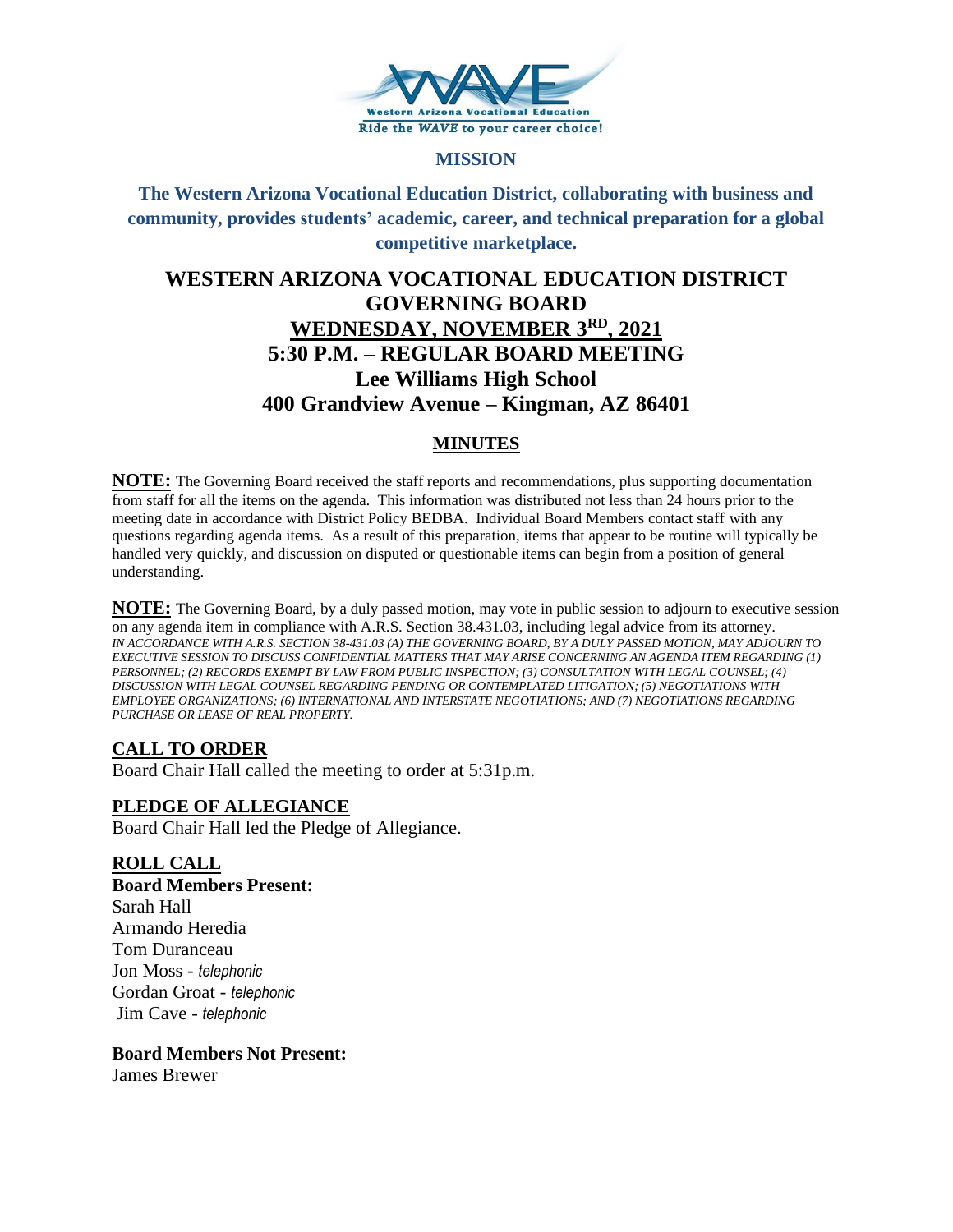#### REGULAR MEETING MINUTES November 3, 2021 WAVE GOVERNING BOARD **PAGE 2**

**Others present:** Superintendent West, Bev Goolsby, Gina Covert, Scarlett Vargas, Kim Santangelo, Tony Mallinger, Cassie Vroegh, Beth VanHoose, Richard Lamb, Marsha Becker(telephonic).

# **CALL TO THE PUBLIC**

Richard Lamb, AWC Governing Board Member, provided an update on AWC and the county/city to the WAVE Board including a handout. He thanked the WAVE District for all their support and continued collaboration with AWC and Parker High School.

## **AGENDA MODIFICATIONS**

None.

# **WAIVER MOTION:**

**Motion**: Board Member Duranceau made a motion to waive the reading in full resolutions presented for adoption at this meeting. Board Member Heredia seconded the motion. **Vote:** A vote was taken on the motion. AYES: Cave, Hall, Heredia, Duranceau, Moss, Groat. NAYES: None. **MOTION CARRIED.**

## **SUPERINTENDENTS REPORT**

Superintendent West reviewed her monthly events to include district operations, travel and legislative updates. She updated the Board on the Youth Services collaboration meetings held with the partner districts/MCC and AZ@Work. We are planning hiring events in each city among other things. KFD and WAVE met to discuss the startup of a dispatch program.

#### **CTE DIRECTOR REPORTS**

As included in the Board packet. Superintendent West thanked our partner districts on the events held recently - Mrs. Covert and Ms. Vargas - CRUHSD Career Expo and Mrs. Vroegh and Mrs. VanHoose - Kingman Manufacturing Day.

## **GOVERNING BOARD MEMBER REPORTS**

Board Member Duranceau appreciated the partner CTE Directors reports. He went to the Central Campus Advisory meeting and along with appreciating the work of our instructors, noted it was great to see the participation/involvement of the business community, the support of our students and to hear their suggestions and learn more about their need for employees.

# **ITEMS TO BE WITHDRAWN FROM CONSENT AGENDA**

None.

## **CONSENT AGENDA**

- **1. Approve WAVE District operating expense vouchers and payroll vouchers.**
- **2. Discussion and possible action to approve the minutes of the October 6, 2021 Regular Board Meeting.**
- **3. Discussion and possible action to approve** *\*Revised\** **CTED eligible courses and programs as central/concurrent programs per attached list.**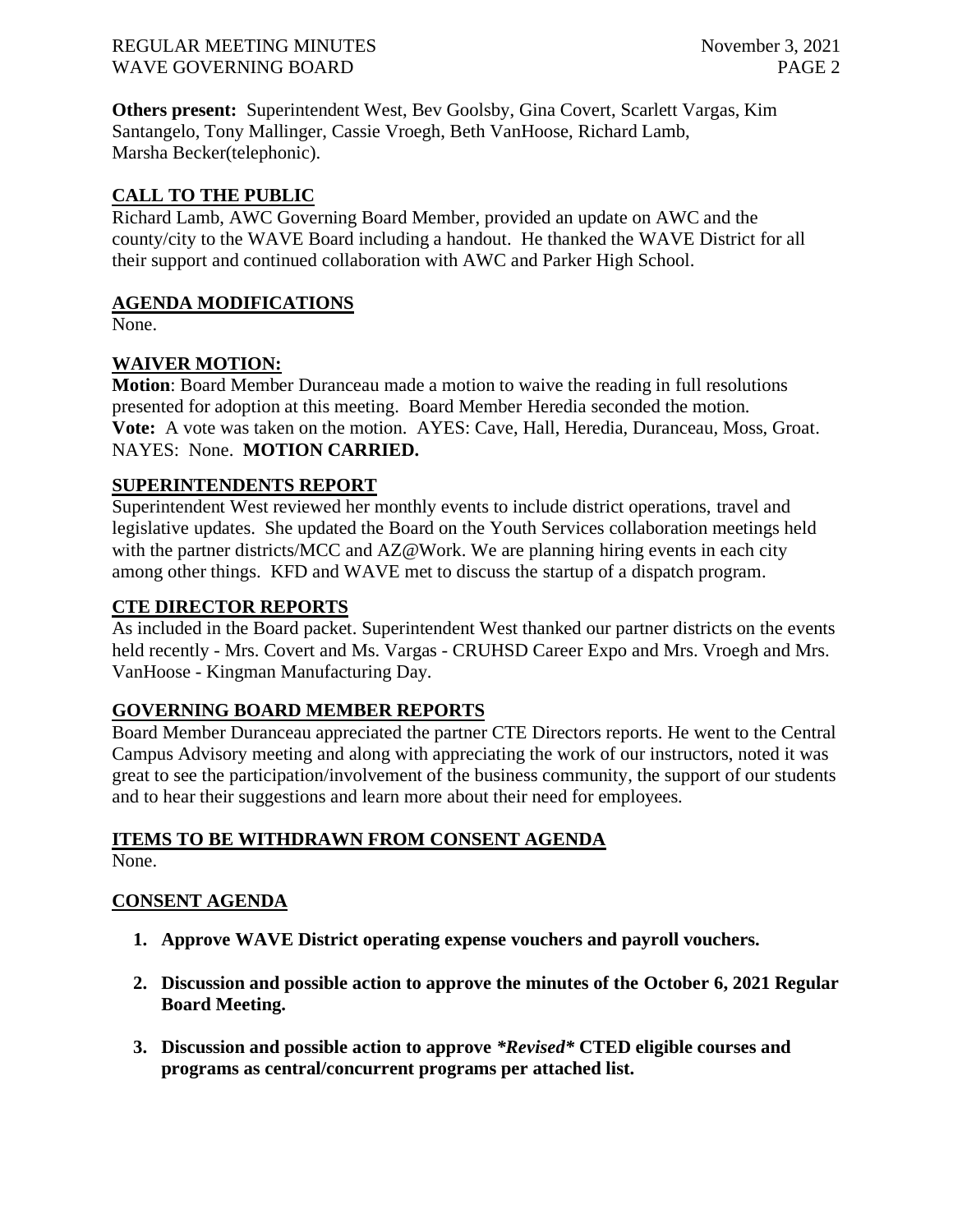#### REGULAR MEETING MINUTES November 3, 2021 WAVE GOVERNING BOARD **PAGE 3**

**Motion**: Board Member Cave made a motion to approve the consent agenda as presented. Board Member Moss seconded the motion.

**Vote:** A vote was taken on the motion. AYES: Hall, Moss, Duranceau, Groat, Heredia, Cave. NAYES: None. **MOTION CARRIED.**

## **OLD BUSINESS**

**4. Discussion and possible action on items relating to school closures, Board meetings, school reopening and COVID19 pandemic related issues to include but not limited to:**

Supt. West provided the current ADM and is encouraged by our numbers now that the MCC/AWC students have been finalized.

**5. Discussion and information on WAVE Governing Board redistricting. Information Only.**

Board Chair Hall and Supt. West updated the Board on the November 1<sup>st</sup> presentation to the Board of Supervisors. There is not much to report at this time. WAVE has a meeting with the consultant on Wednesday, November 17, 2021 at the County Building.

## **NEW BUSINESS**

**6. First reading in change in policies as advised by the Arizona School Boards Association – Policy Services Advisory #712-715.** 

Superintendent West reviewed the policy advisory presented. These updates make changes to recently adopted policies based on a court ruling that determined some parts of the previous policies were unconstitutional and void. She added that Policy #714 is not relevant to WAVE. It was not approved previously and will be removed for the second reading.

# **7. Discussion and written reports by partner district CTE Administrators on the 2020- 2021 CTED Expenditures. Information only.**

The reports were included for the Board to review. It was noted that the salary percentages all fell within the required range. This may be a future topic of discussion as we see teacher shortages increase.

## **8. Discussion and possible action on payment to CTED partner districts.**

Only two districts requested payments at this time.

**Motion:** Board Member Moss made a motion to approve the partner district payments as presented not to exceed \$278,986. Board Member Heredia seconded the motion. **Vote:** A vote was taken on the motion. AYES: Hall, Moss, Heredia, Groat, Cave, Duranceau. NAYES: None. **MOTION CARRIED**